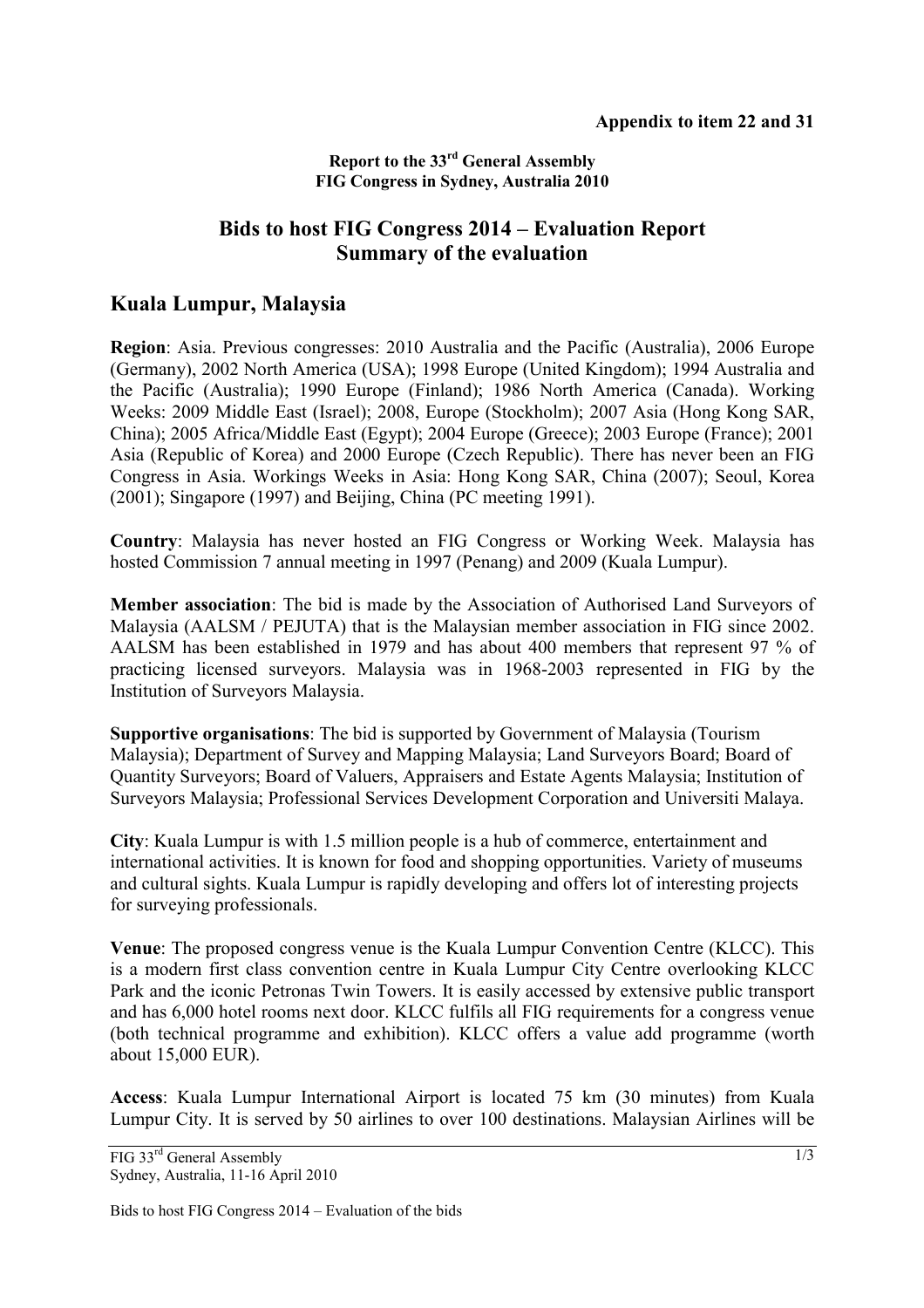official carrier offering special advantages for the participants. Citizens of some countries are required to obtain visa before arrival (visa issue is not considered as a problem).

**Safety**: Malaysia can be considered safe in international standards. There are no concerns on safety issues related to organising the FIG Congress in Kuala Lumpur.

**Time of the conference:** Preliminary booking 11 – 16 June 2014 but afterwards proposed to be 11-16 May 2014 to better fit the FIG conference timelines.

**Technical programme**: AALSM together with the other Malaysian associations will be able to provide full professional programme also to Commissions 9 and 10 that have been problematic at some other conferences. Thus there will be no problems in organising local contributions to the technical programme. Options for programme with partners (quantity surveyors and appraisers) need to be considered as well as the role of the national conference that is normally held in June.

**Technical tours**: In Kuala Lumpur interesting technical tours can be organised for all FIG commissions.

**Social programme**: Kuala Lumpur offers culturally sensitive programme with Malaysian and international components. Modern venues offer excellent value for money. First class pre- and post-conference opportunities (resorts, rainforests, national parks, golf).

**Attendance**: Number of expected participation depends on local and regional interest. Because there has not been an FIG Congress in Asia, this event offers good opportunity to expand FIG activities to this region. Good value for money offers opportunity to offer lower registration fees than at some other FIG events. Local and regional participation may need special arrangements.

**Hotels**: Within 10 minutes walk from KLCC there are 6,000 hotel rooms of varying grades. Congress rates vary (in 2010) from 120 EUR to 20 EUR. All hotels are very good value for money.

**Finances**: Draft budget has been made according to FIG requirements and will easily give a surplus that the FIG Council has settled as target level. A more detailed budget will be drafted based on the venue and more detailed information. No concerns about the finances, but the fees and result are depending on the attractiveness of the exhibition and sponsor income.

**Attractiveness**: Kuala Lumpur is internationally attractive congress venue and has improved conference and other infrastructure rapidly. According to ICCA statistics Kuala Lumpur was no. 27 destination among most popular conference cities in 2008.

## **Possible pros and cons**:

Issues supporting Kuala Lumpur:

- There has never been FIG Congress in Asia.
- Malaysia and Kuala Lumpur are an attractive destination for international conferences, and has easy access from all over the world.

FIG 33rd General Assembly Sydney, Australia, 11-16 April 2010

Bids to host FIG Congress 2014 – Evaluation of the bids